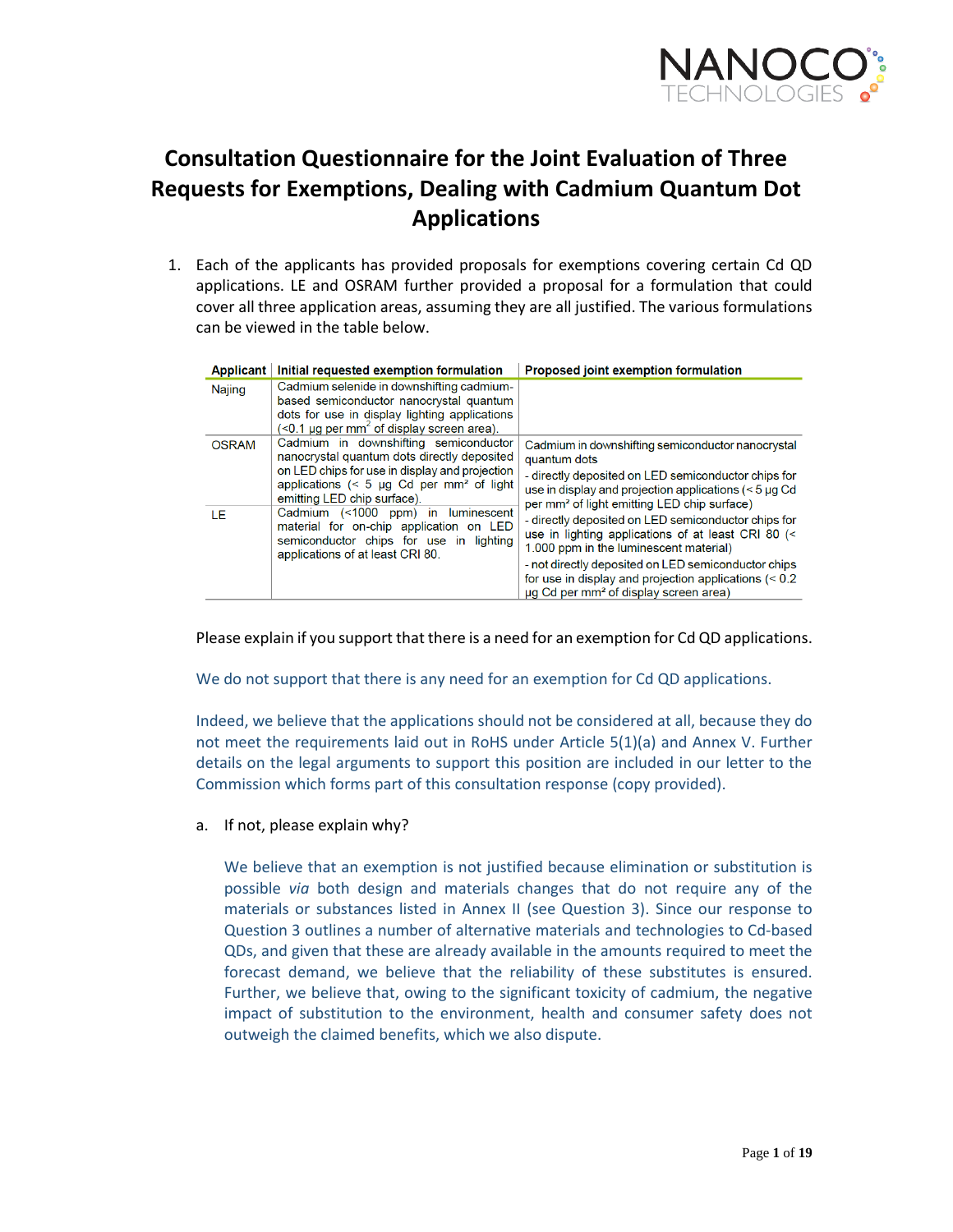

The energy efficiency data provided by Najingtech to support their application is outdated and inaccurate, so should not be admitted as evidence for the consultation – see our analysis in **Annex 1**.

In addition, by extending the scope of the exemption to include lighting, the EU would be creating a market for cadmium in on-chip display and lighting applications where no market previously existed. This is contrary to our understanding of the purpose of RoHS exemptions, which we understand to be to allow companies time to develop restricted substance-free alternatives to existing products – not to continue to develop new and improved products reliant on highly toxic cadmium and present no evidence that they are developing cadmium-free alternatives instead.

b. If yes, please detail which of the proposed formulations you support or provide an alternative proposal, also explaining why you support an exemption and the specific formulation alternative.

n/a

In both cases, please provide detailed technical argumentation/evidence in line with the criteria in Art. 5(1)(a) to support your statement.

- 2. From the information provided by the applicants it can be understood that Cd QDs have various application areas of relevance to the RoHS Directive (displays and lighting) and may be applied in such applications in different configurations (on-edge, on-surface, onchip within the LED package and on-chip within a thin layer on top of the chip). As regards the scope of a possible exemption, please provide information to clarify:
	- a. Which of the above application areas should be covered by a future exemption;
	- b. For each application area, which configurations should be included in the scope of a future exemption and with which Cd threshold; and
	- c. For how long would an exemption be needed in your opinion in each of these cases (i.e. proposed duration).

|                  | <b>DISPLAYS</b>                         |                |                | <b>LIGHTING</b> |     |                |
|------------------|-----------------------------------------|----------------|----------------|-----------------|-----|----------------|
|                  | <b>ON-CHIP</b><br><b>ON-EDGE</b><br>ON- |                | <b>ON-CHIP</b> | <b>ON-EDGE</b>  | ON- |                |
|                  |                                         |                | <b>SURFACE</b> |                 |     | <b>SURFACE</b> |
| <b>EXEMPTION</b> | <b>No</b>                               | N <sub>o</sub> | <b>No</b>      | <b>No</b>       | No  | No             |
| <b>JUSTIFIED</b> |                                         |                |                |                 |     |                |
| <b>EXEMPTION</b> | n/a                                     | n/a            | n/a            | n/a             | n/a | n/a            |
| <b>DURATION</b>  |                                         |                |                |                 |     |                |

In relation to the application to extend Cd QD exemption into lighting, we would like to point out that the main reason that this was removed from the scope of Exemption 39 at the last review was the global lack of any commercial products after many years of development. This continues to be the same today, so there is no justification to reverse this decision.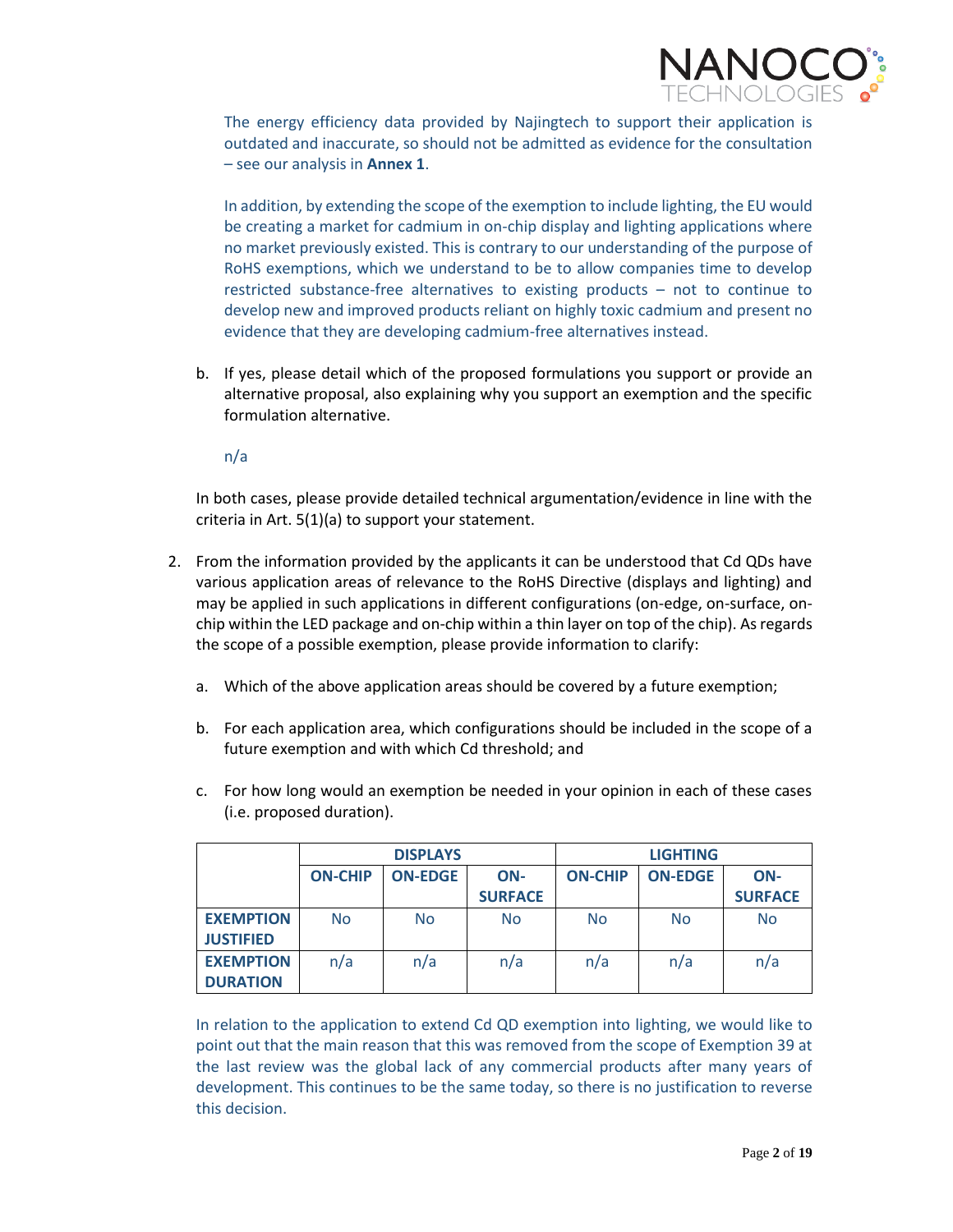

Even if this application were to be considered at all, its scope would have to be strictly limited to specific lighting applications where it could be demonstrated that LEDs with rapidly improving high performance phosphor technology were not able to provide similar performance acceptable to meet market needs. This would be best achieved by monitoring the adoption of possible new Cd QD based 'on chip' lighting products in other markets and their actual performance in use. An adequate amount of data would be required to support any future application, which could reasonably be expected to require at least 3 years to collect given that no commercial products have yet been launched.

Given that recent data from Osram suggests that their own newly developed high performance phosphors can already achieve equivalent levels of energy efficiency and colour performance compared to Cd QD technology (see section 3 ii), it is clear that allowing the introduction of toxic Cd QD into on-chip LEDs would act against the principles of RoHS by discouraging the development of cadmium-free technologies and encouraging the development of new cadmium-based products.

Please consider providing information in a tabular format to clarify your views for each case and provide information to support your views.

- 3. Please provide information concerning available alternatives or developments that may enable reduction, substitution or elimination, at present or in the future, of Cd QDs in the various application areas and configurations mentioned in question 2.
	- a. In this regard, please provide information as to
		- i. Technological improvements which allow reducing the amount of Cd in a specific EEE;

In its response to Clarification Question 5a, OSRAM states "OSRAM Opto Semiconductors is currently planning to release 90 CRI OSCONIQ products in May 2019, which utilize Cd-based QD material at a level below 100 ppm Cd and are definitely compliant with the current ROHS regulations." Nanoco does not have detail of the technological improvements that have facilitated the amount of Cd to be reduced, but the data suggest that RoHS compliant products (< 100 ppm Cd) can be achieved with a 7 % improvement in luminous efficacy and 7 % reduction in energy consumption compared to phosphor-only LEDs.

In their current website section on their commercial products, Nanosys Inc. (who were an applicant in previous applications to extend Exemption 39), provide a table to compare their Cd QD, low Cd QD (Hyperion) and Cd-free QD products [\(https://www.nanosysinc.com/products\)](https://www.nanosysinc.com/products):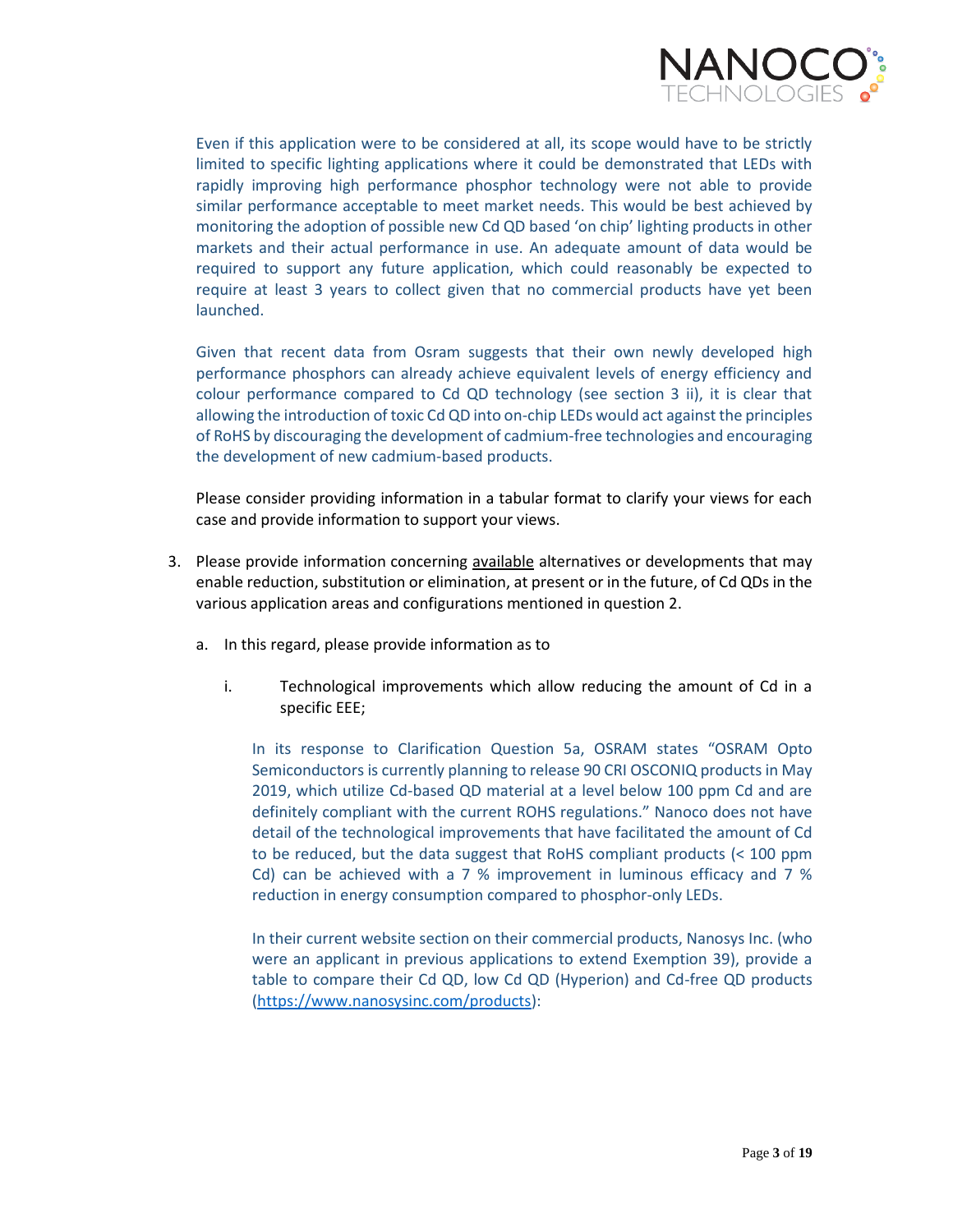

| <b>Type of QD</b>                                                                                                                                                                                                                                                                                                                                                                                                              | <b>TRADITIONAL</b> |                               | <b>HYPERION</b> |                               | <b>HEAVY METAL FREE</b> |                               |
|--------------------------------------------------------------------------------------------------------------------------------------------------------------------------------------------------------------------------------------------------------------------------------------------------------------------------------------------------------------------------------------------------------------------------------|--------------------|-------------------------------|-----------------|-------------------------------|-------------------------|-------------------------------|
| Color Standard                                                                                                                                                                                                                                                                                                                                                                                                                 | Color<br>Gamut     | Relative<br><b>Brightness</b> | Color<br>Gamut  | Relative<br><b>Brightness</b> | Color<br>Gamut          | Relative<br><b>Brightness</b> |
| DCI-P3                                                                                                                                                                                                                                                                                                                                                                                                                         | $>99\%$            | 100%                          | >99%            | 100%                          | >99%                    | 100%                          |
| AdobeRGB                                                                                                                                                                                                                                                                                                                                                                                                                       | $>99\%$            | 100%                          | >99%            | 100%                          | >99%                    | 90%                           |
| <b>NTSC</b>                                                                                                                                                                                                                                                                                                                                                                                                                    | >100%              | 100%                          | $>100\%$        | 100%                          | >100%                   | 95%                           |
| BT2020                                                                                                                                                                                                                                                                                                                                                                                                                         | >90%               | 100%                          | >90%            | 100%                          | >85%                    | 95%                           |
| Note: 1. Above performance has been verified using Nanosys Quantum Dot products with appropriate color filters. 2. Similar performance may not be achievable with non-Nanosys Quantum Dots. 3.<br>Relative brightness is meaningful only within the same color gamut, not across different color gamut standards.<br>*DCI-P3/BT2020 uses coverage in CIE 1976; Adobe RGB uses coverage in CIE 1931; NTSC uses area in CIE 1931 |                    |                               |                 |                               |                         |                               |

Their 'Hyperion' product has been developed with reduced cadmium content to allow QD films which comply with RoHS without the need for Exemption 38: **HYPERIONTM** 

Hyperion Quantum Dots match the color performance of our industry-leading Quantum Dot materials with over 90% BT.2020 color gamut coverage. However, unlike traditional Cadmium-based materials, Hyperion Quantum Dot films do not require an exemption to the European Union's Restriction on Hazardous Substances (RoHS) Directive. This is because Hyperion Quantum Dots are made using a novel manufacturing technique that combines a Cadmium-free red emitter with an ultra-low Cadmium green emitter.

The result: no-compromise performance with no need for a RoHS exemption.

This provides further updated evidence that even leading Cd QD producers accept that these alternative technologies can already achieve equivalent performance for both energy efficiency and colour gamut.

#### ii. Substance alternatives;

| <b>DISPLAYS</b>                              | <b>LIGHTING</b> |
|----------------------------------------------|-----------------|
| InP QDs                                      |                 |
| InP QD displays are widely available         |                 |
| on the EU consumer electronics               |                 |
| market, from Samsung (see table              |                 |
| below).                                      |                 |
| Samsung states that QYs > 95 can be          |                 |
| achieved for its InP-based QDs. <sup>1</sup> |                 |
| We have measured a previous                  |                 |
| generation of Samsung QD TVs                 |                 |
| (model QE55Q9FN), which displayed            |                 |
| a red FWHM of 41 nm and a green              |                 |
| FWHM of 38 nm in the film, providing         |                 |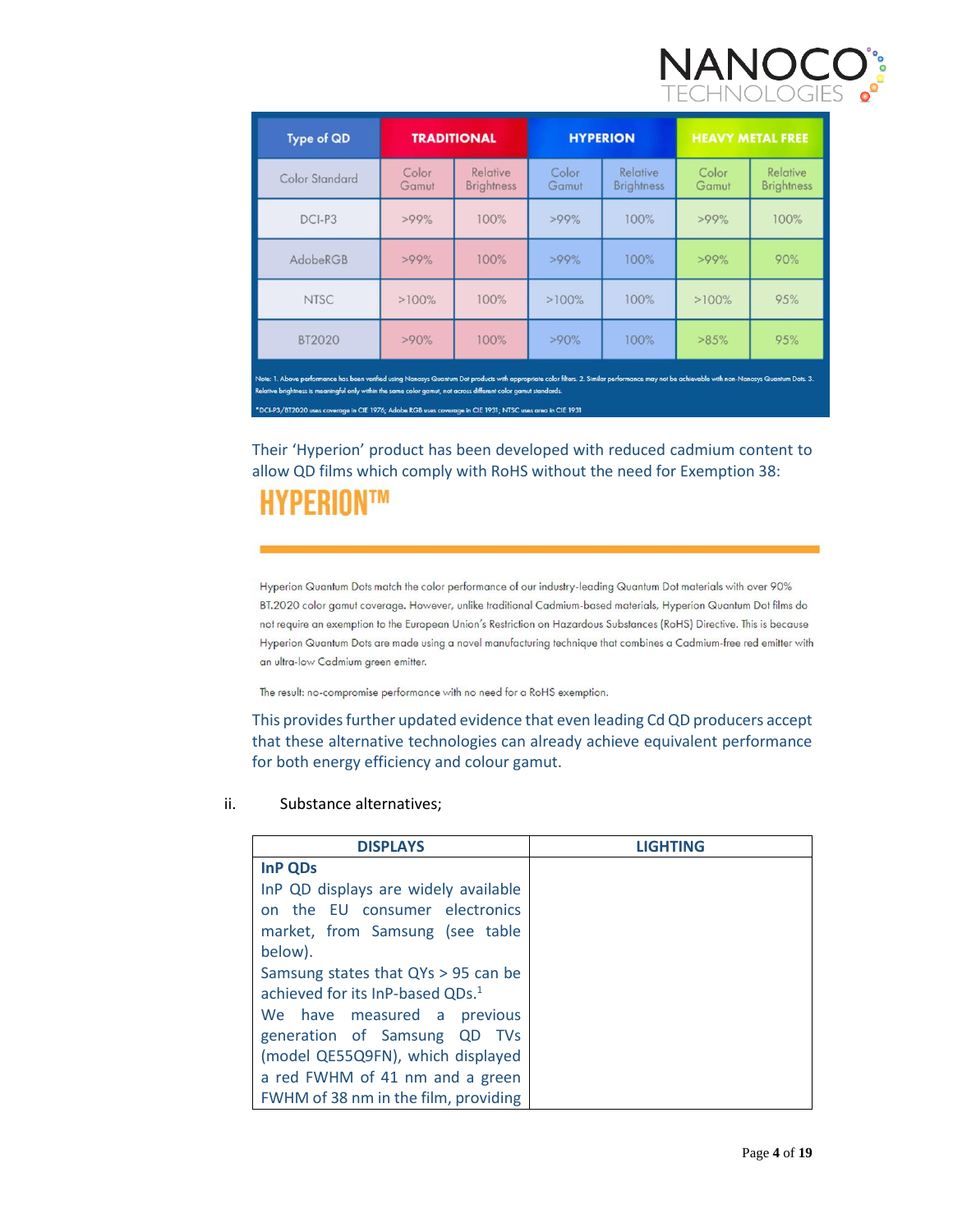

| 98.5 % DCI-P3 coverage (106.5 %                            |                                                                            |
|------------------------------------------------------------|----------------------------------------------------------------------------|
| area) in CIE 1976 colour space. Many                       |                                                                            |
| newer models are now available. <sup>2</sup>               |                                                                            |
| Comparing like-for-like (i.e. 4K TVs),                     |                                                                            |
| we would expect these newer models                         |                                                                            |
| to perform at least as well, if not                        |                                                                            |
| better, in terms of colour quality and                     |                                                                            |
| efficiency. The energy efficiency                          |                                                                            |
| rating for these models is as high as                      |                                                                            |
| A+ for 65" and A for 55".                                  |                                                                            |
| <b>CFQD<sup>®</sup></b> quantum dots                       |                                                                            |
| CFQD <sup>®</sup> quantum dots from Nanoco                 |                                                                            |
| comprise an alloy material based on                        |                                                                            |
| indium. For research materials, green                      |                                                                            |
| FWHM of 33.5 nm can be achieved.                           |                                                                            |
| Green QDs with a FWHM of 35 nm are                         |                                                                            |
| commercially available. Red FWHM of                        |                                                                            |
| 38 nm can be achieved in the lab. Red                      |                                                                            |
| QDs with 43<br>nm<br><b>FWHM</b><br>are                    |                                                                            |
| commercially available. A QY of 85 %                       |                                                                            |
| can be achieved in the lab for both                        |                                                                            |
| red and green QDs.                                         |                                                                            |
| <b>Conventional phosphors</b>                              | <b>Conventional phosphors</b>                                              |
| Cd-based QDs can be replaced with                          | Cd-based QDs can be replaced with                                          |
|                                                            |                                                                            |
|                                                            |                                                                            |
| conventional phosphors in displays.                        | conventional phosphors in lighting. As                                     |
| Data <sup>3</sup> from Lumenari suggest its                | by LightingEurope<br>stated<br>in<br>the                                   |
| Emerald-525 green phosphor can be                          | exemption request, a narrow red                                            |
| incorporated into displays achieving                       | FWHM at the right wavelength is                                            |
| 94.0 % BT.2020 in CIE 1976 colour                          | required to achieve both high CRI and                                      |
| space.                                                     | high<br>efficacy.<br>luminous<br>Some                                      |
| Data <sup>4</sup> from GE suggest its TriGain <sup>™</sup> | narrowband phosphors are already                                           |
| been<br>used<br>phosphor<br>has<br>in.                     | commercially available.                                                    |
| $AlON: Mn2+$<br>conjunction with                           | Data <sup>4</sup> from GE for its commercially                             |
| phosphor to produce<br>displays                            | available TriGain <sup>™</sup> phosphor                                    |
| demonstrating 111 % NTSC area in                           | $(K_2SiF_6: Mn^{4+})$ suggest that it can be                               |
| 1976 colour space.                                         | used to produce lighting with a CRI of                                     |
|                                                            | 90 and R9 > 90. The material exhibits 5                                    |
|                                                            | emission peaks between $609 - 648$                                         |
|                                                            | nm, each having a narrow FWHM < 2                                          |
|                                                            | nm. The material shows no thermal                                          |
|                                                            | quenching up to 150°C, making it                                           |
|                                                            | suitable for on-chip applications.                                         |
|                                                            | Data from Osram <sup>5</sup> suggests that it has                          |
|                                                            | developed<br><b>Brilliant</b><br>new<br>Green                              |
|                                                            | phosphor using $A_4(Li_3SiO_4)_4:Eu^{2+}$ (A=                              |
|                                                            | alkali metal) and new Brilliant Red                                        |
|                                                            | phosphor<br>using $Srli2Al2O2N2:Eu2+.$<br>These can be combined to make an |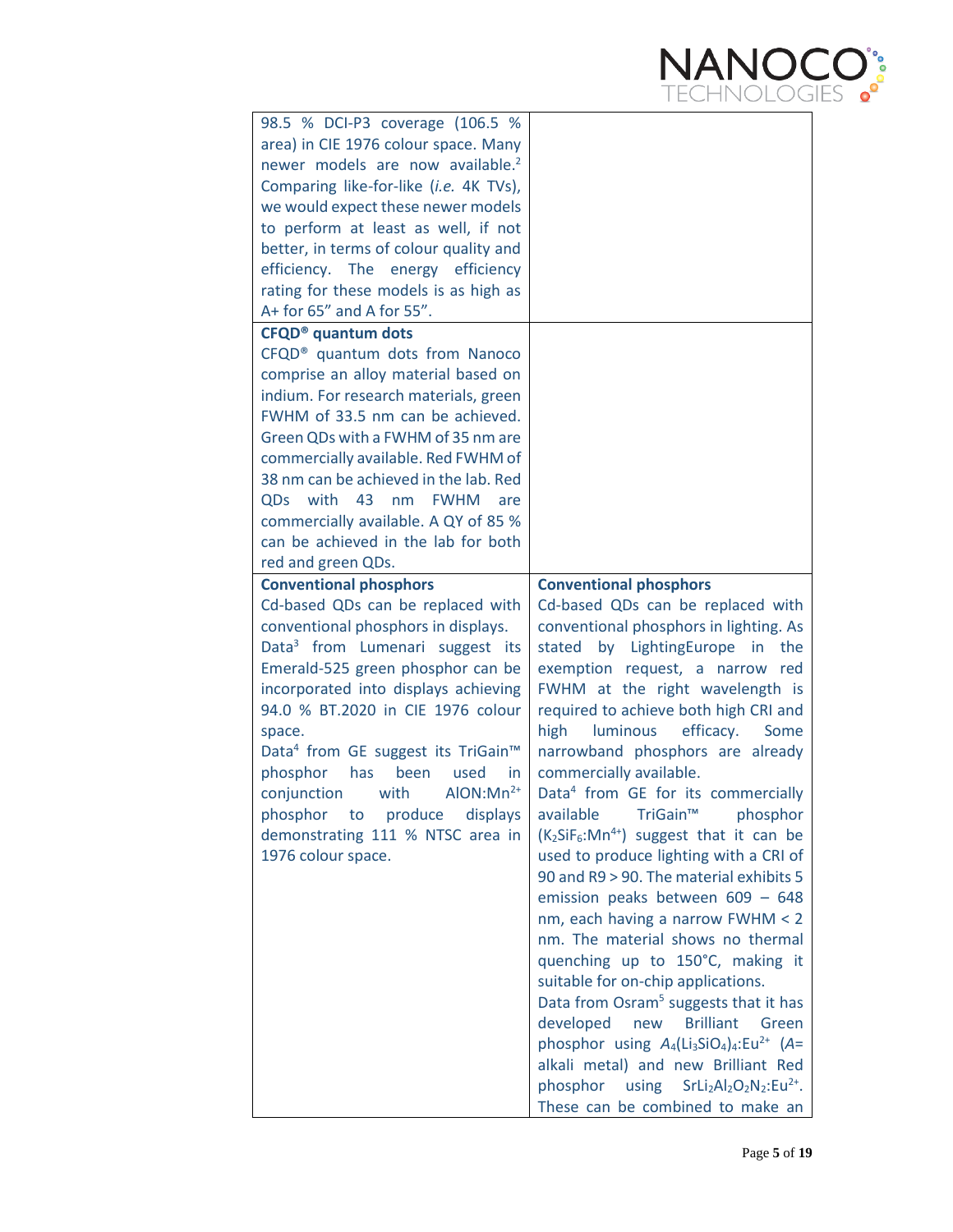

| LED with CRI > 90 %, CCT 3,000 K and     |
|------------------------------------------|
| luminous efficiency 19 % better than     |
| the current 'state of art' for mid- to   |
| high power LEDs. This should be          |
| compared to the 20 % increase in         |
| luminous efficiency claimed by Osram     |
| for the use of Cd QDs in section 5(b) of |
| their application to extend Exemption    |
| 39. From this is clear that new high     |
| performance phosphors can provide        |
| equivalent levels of energy efficiency   |
| compared the Cd QD technology.           |

Samsung commercially available InP-based QD displays:

| <b>MODEL</b>                  | <b>PRODUCT TYPE &amp; SIZE</b>    |
|-------------------------------|-----------------------------------|
| <b>Samsung Q950R</b>          | TV: 65", 75", 82"                 |
| <b>Samsung Q90R</b>           | TV: 55", 65", 75"                 |
| Samsung Q85R                  | TV: 55", 65", 75"                 |
| <b>Samsung Q80R</b>           | TV: 55", 65"                      |
| <b>Samsung Q70R</b>           | TV: 43", 49", 55", 65", 75", 82"  |
| Samsung Q60/Q60R QLED         | TV: 43", 49", 55", 65", 75", 82"  |
| Samsung Q9FN/Q9/Q9F QLED 2018 | TV: 65", 75"                      |
| Samsung Q8FN/Q8/Q8F QLED 2018 | TV: 55", 65", 75", 82"            |
| Samsung Q7FN/Q7/Q7F QLED 2018 | TV: 55", 65", 75"                 |
| Samsung Q7CN/Q7C QLED 2018    | TV: 55", 65"                      |
| Samsung Q6FN/Q6/Q6F QLED 2018 | TV: 49", 55", 65", 75", 82"       |
| Samsung Q9F/Q9 QLED 2017      | TV: 65", 75"                      |
| Samsung Q7F/Q7 QLED 2017      | TV: 55", 65", 75"                 |
| <b>Samsung LU</b>             | Monitor: 28", 32"                 |
| Samsung LC                    | Monitor: 27", 32", 34" ultra-wide |

iii. Technology alternatives.

| <b>DISPLAYS</b>                       | <b>LIGHTING</b>                         |
|---------------------------------------|-----------------------------------------|
| <b>OLED</b>                           | "Remote" QD film (similar to on-        |
| Organic light-emitting diode (OLED)   | surface configuration)                  |
| displays are widely available on the  | The thermal stability issues associated |
| market in a range of sizes, from      | with Cd-free QDs in an on-chip          |
| mobile devices to TVs up to 77". OLED | configuration can be mitigated using a  |
| is a complementary technology to QD   | remote film.                            |
| displays, with each offering a number | In the past, Nanoco has developed       |
| of advantages and disadvantages. In   | such lighting fixtures. For example,    |
| terms of energy efficiency, OLED      | lamps were prepared with a CCT of       |
| displays can perform very well. For   | 6,500 K, CRI of 95.3 and R9 of 91.6.    |
| example:                              | The luminous efficacy at source was     |
|                                       | 102.3 lm/W, however, it should be       |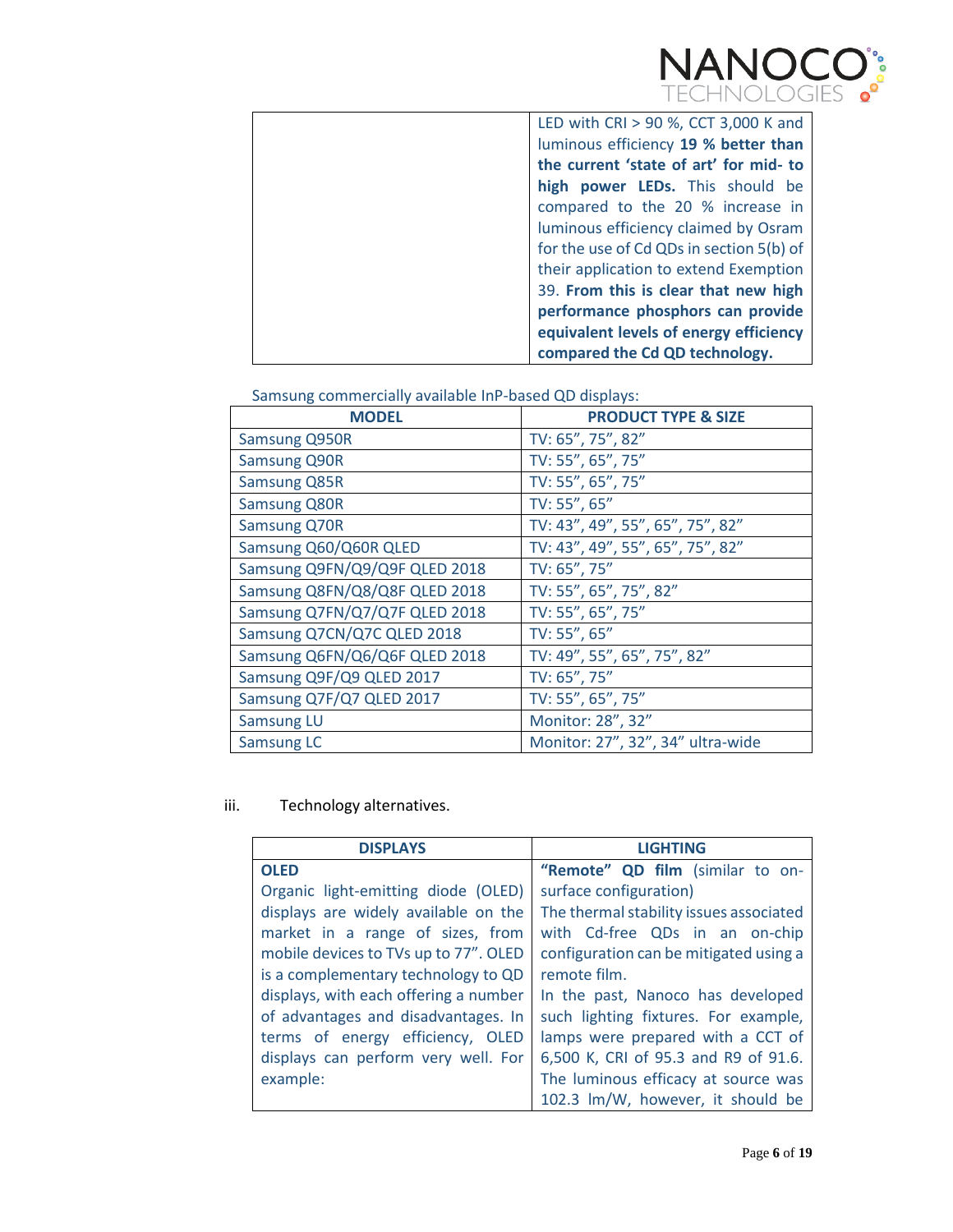

| 65": LG OLED65C9PLA achieves A<br>rating with annual consumption of<br>190 kW/h per annum. <sup>6</sup><br>55": LG OLED55E9PLA achieves A<br>rating with annual consumption of<br>154 kW/h per annum. <sup>7</sup>                                                                       | noted that these lamps were<br>prepared some years ago, using red<br>QDs with FWHM > 60 nm and QY of 72<br>%. Using CFQD <sup>®</sup> quantum dots<br>available today, having superior<br>optical properties, this luminous |
|------------------------------------------------------------------------------------------------------------------------------------------------------------------------------------------------------------------------------------------------------------------------------------------|-----------------------------------------------------------------------------------------------------------------------------------------------------------------------------------------------------------------------------|
| These energy efficiencies are<br>equivalent or better than<br>commercially available Cd QD TVs.<br>See table in <b>Annex 2.</b>                                                                                                                                                          | efficacy could be significantly<br>improved.                                                                                                                                                                                |
| <b>Laser TVs</b><br>Hisense's "Laser TV" technology is<br>commercially available and can<br>reportedly achieve 97 % of the Rec.<br>2020 colour space. $8$ The technology<br>uses an ultra-short laser<br>light<br>projector to project an image on a<br>screen, to resemble a TV screen. |                                                                                                                                                                                                                             |

b. Please provide quantitative data as to the application specifications to support your views.

#### See above.

- 4. Please provide information as to research initiatives which are currently looking into the development of possible alternatives for some or all of the application range of Cd QDs in various application areas and configurations mentioned in question 2.
	- a. Please explain what part of the application range is of relevance for such initiatives (in what applications substitution may be possible in the future).

| <b>TECHNOLOGY</b> | <b>APPLICATION</b>                                                                                                                                                                                                                                                                                                                                                      |
|-------------------|-------------------------------------------------------------------------------------------------------------------------------------------------------------------------------------------------------------------------------------------------------------------------------------------------------------------------------------------------------------------------|
| Native colour     | <b>Displays</b>                                                                                                                                                                                                                                                                                                                                                         |
| microLED          | A microLED is generally considered to be an LED with a<br>chip size $\leq 100$ µm. Native colour microLED technology<br>utilises red, green and blue microLEDs as individual sub-<br>pixels on a screen. With FWHM values $\leq$ 24 nm, colour<br>gamuts in the mid-90s of the BT.2020 standard can be<br>achieved, with high dynamic range and good viewing<br>angles. |
| Halide perovskite | <b>Displays and lighting</b>                                                                                                                                                                                                                                                                                                                                            |
| QDs               | Halide perovskite QDs of the form $ABX_3$ , (A = $CH_3NH_3$ ,                                                                                                                                                                                                                                                                                                           |
|                   | $CH5N2$ , Cs; B = Pb, Sn; X = I, Br, Cl) have tuneable emission                                                                                                                                                                                                                                                                                                         |
|                   | across the visible spectrum, narrow FWHMs $(12 - 40 \text{ nm})$                                                                                                                                                                                                                                                                                                        |
|                   | and near-unity QYs. They are currently being researched                                                                                                                                                                                                                                                                                                                 |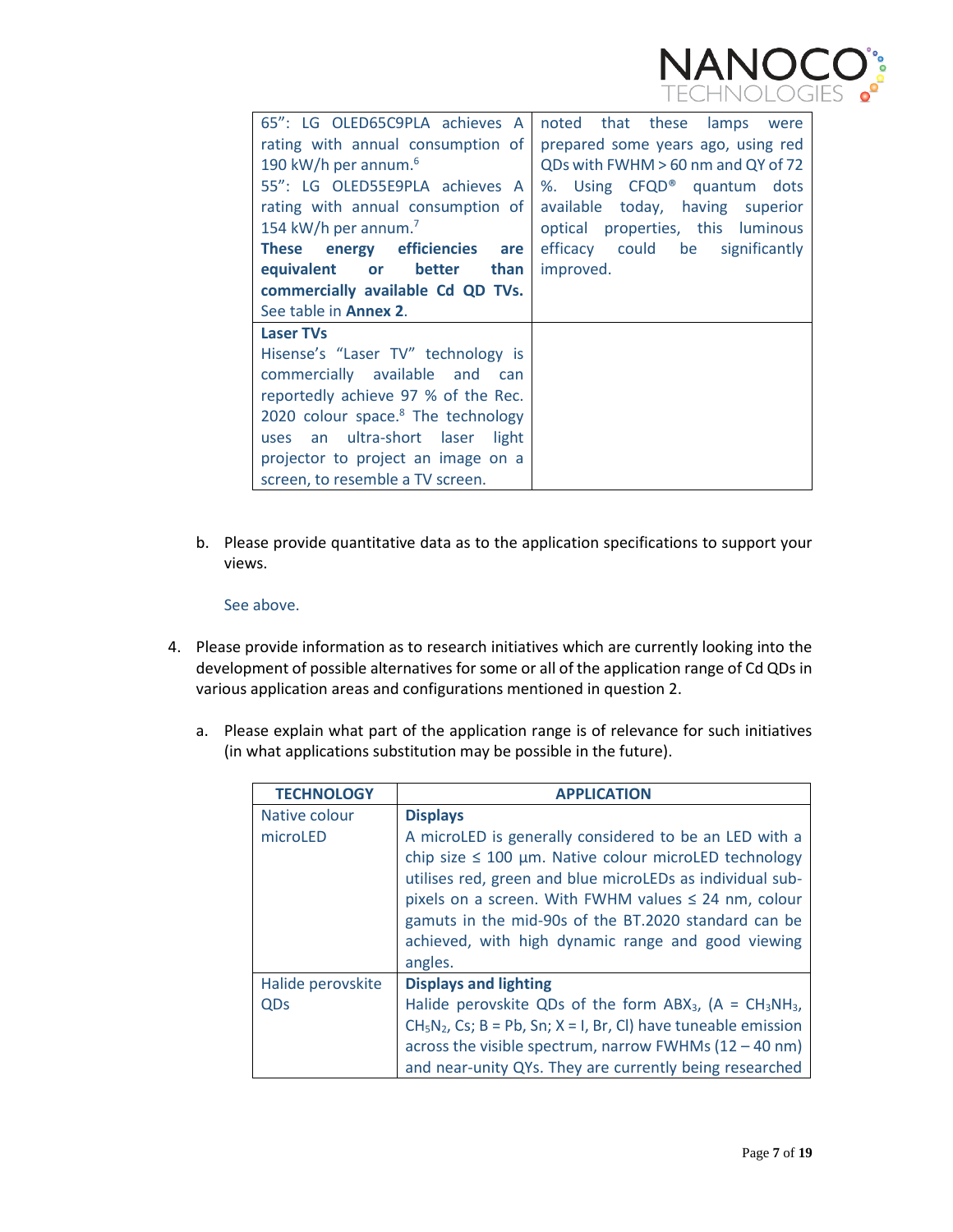

|                                             | as alternatives to Cd-based QDs for both displays and<br>lighting. $9,10$                                                                                                                                                                                            |
|---------------------------------------------|----------------------------------------------------------------------------------------------------------------------------------------------------------------------------------------------------------------------------------------------------------------------|
| Other QDs (e.g.<br>silicon and<br>graphene) | <b>Displays and lighting</b><br>Other QD materials, such as those based on silicon and<br>graphene, have been proposed for display and lighting<br>applications, owing to their tuneable emission across the<br>visible spectrum.                                    |
| Narrowband<br>phosphors                     | <b>Displays and lighting</b><br>At the 2019 Phosphor Global Summit, <sup>11</sup> OSRAM proposed<br>its newly developed "Brilliant Blue", "Brilliant Cyan",<br>"Brilliant Green" and "Brilliant Red" narrowband<br>phosphors for both general lighting and displays. |

b. Please provide a roadmap of such on-going research (phases that are to be carried out), detailing the current status as well as the estimated time needed for further stages.

| <b>TECHNOLOGY</b> | <b>ROADMAP</b>                                                                                                             |
|-------------------|----------------------------------------------------------------------------------------------------------------------------|
| Native colour     | Large demonstrators have already been showcased at                                                                         |
| microLED          | several tradeshows. Examples include the Sony Crystal                                                                      |
|                   | LED <sup>12</sup> and the Samsung's The Wall, <sup>13</sup> with both companies                                            |
|                   | claiming that their products are already available for                                                                     |
|                   | business-to-business purchasing. Based on a presentation                                                                   |
|                   | from market analysts Yole Développement <sup>14</sup> , we envisage                                                        |
|                   | that the technology may be commercially available by                                                                       |
|                   | 2021.                                                                                                                      |
| Halide perovskite | A number of issues need to be addressed before halide                                                                      |
| QDs               | perovskite QDs can be incorporated into EEE. These                                                                         |
|                   | include their poor stability (e.g. to light, oxygen, moisture<br>and heat), their toxicity, and their undergoing rapid ion |
|                   | exchange when combined.                                                                                                    |
|                   | Thermal and aqueous stability of perovskite QDs are                                                                        |
|                   | being addressed, for example, using a protective shell and                                                                 |
|                   | compact polymer layer. <sup>15</sup>                                                                                       |
|                   | Halide perovskite QDs undergo rapid anion exchange                                                                         |
|                   | when combined, which would pose an issue when                                                                              |
|                   | combining red- and green-emitting QDs in displays. One                                                                     |
|                   | method to address this is to separately encapsulate the                                                                    |
|                   | red- and green-emitting QDs in a polymer, prior to                                                                         |
|                   | combining them. <sup>16</sup> Another proposed solution is to shell                                                        |
|                   | the QDs. <sup>17</sup>                                                                                                     |
|                   | Research is ongoing to try to substitute lead for a non-                                                                   |
|                   | toxic alternative such as tin. <sup>18</sup>                                                                               |
| Other QDs (e.g.   | There are a number of technical challenges to overcome                                                                     |
| silicon and       | before these materials could be used for display and                                                                       |
| graphene)         | lighting applications. For example, silicon QDs display a                                                                  |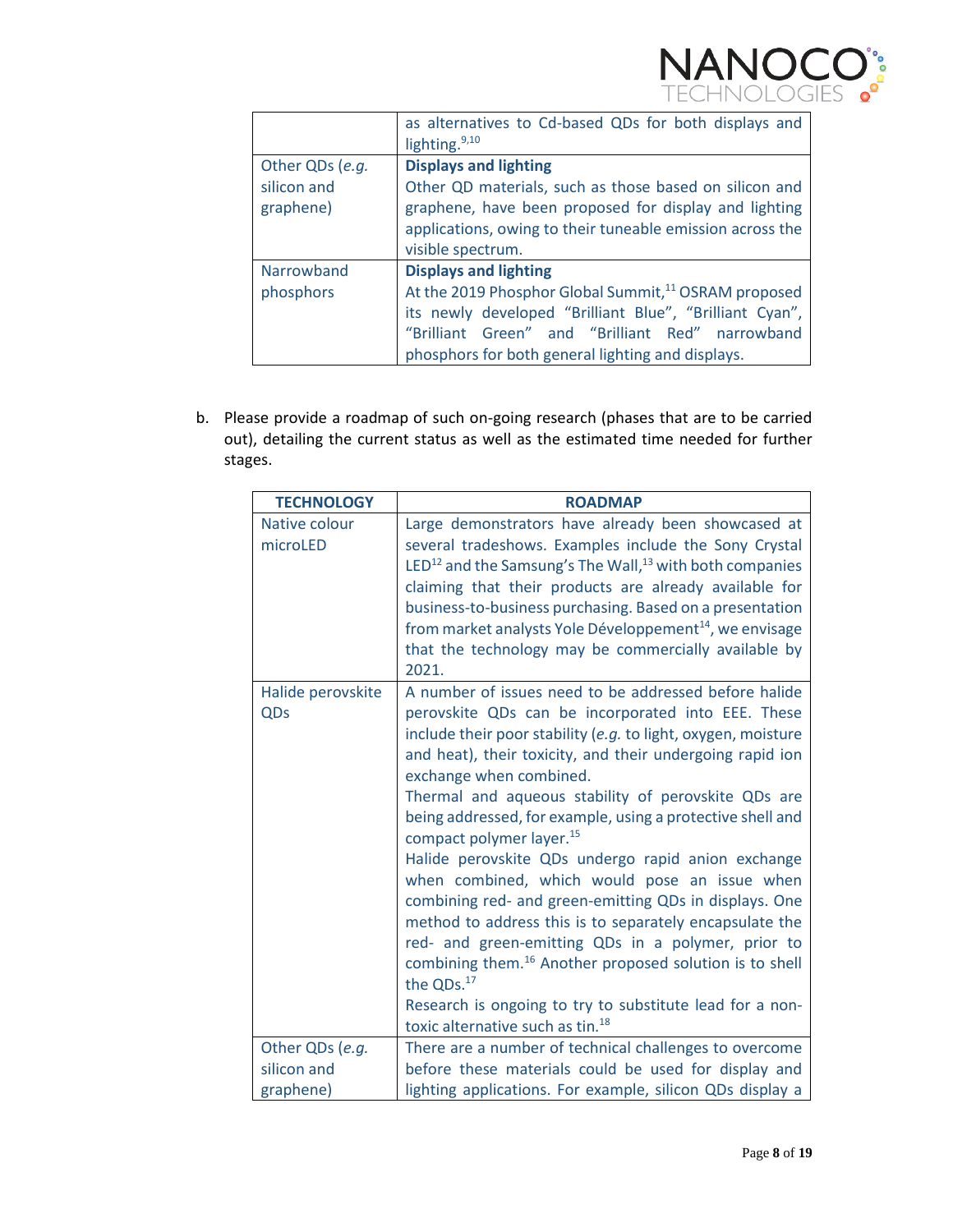

|                         | broad FWHM, while the QY for graphene QDs is typically<br>< 30 %. Research into these materials for display and<br>lighting applications is in its infancy, so we expect it would<br>be five years or more before commercial products<br>become available.                                                                                                                    |
|-------------------------|-------------------------------------------------------------------------------------------------------------------------------------------------------------------------------------------------------------------------------------------------------------------------------------------------------------------------------------------------------------------------------|
| Narrowband<br>phosphors | Lumenari is targeting FWHM = $33 - 35$ nm and QY = 85 %<br>in its next generation of phosphors. <sup>3</sup><br>Osram <sup>10</sup> have already developed new phosphors Brilliant<br>Green with FWHM < 0.2 eV and Brilliant Red with FWHM<br>of < 0.18 eV and QY > 90 %.<br>Thus, we expect this technology to be available on the<br>consumer market in the next 1-3 years. |

- 5. For the various application areas and configurations mentioned in question 2, please provide data as to actual product currently on the market and how this is to develop within the next five years. Please refer in your answer to:
	- a. Types of products (lighting products for various purposes, displays of various size and type), also specifying the applied Cd QD configuration;
	- b. The amount of Cd contained within the product;

 $\overline{a}$ 

c. Alternative products of the same type that are Cd free and that provide similar performance in terms of colour output (CRI, colour gamut, etc. as relevant to the application area) energy efficiency.

|                    | <b>DISPLAYS</b>                            |             |                  | <b>LIGHTING</b> |             |                |
|--------------------|--------------------------------------------|-------------|------------------|-----------------|-------------|----------------|
|                    | <b>ON-CHIP</b><br>ON-<br><b>ON-SURFACE</b> |             |                  | ON-             | ON-         | ON-            |
|                    |                                            | <b>EDGE</b> |                  | <b>CHIP</b>     | <b>EDGE</b> | <b>SURFACE</b> |
| <b>CD PRODUCTS</b> | <b>No</b>                                  | <b>No</b>   | Yes <sup>+</sup> | <b>No</b>       | No          | <b>No</b>      |
| <b>ON MARKET?</b>  |                                            |             |                  |                 |             |                |

| <b>AMOUNT OF</b>                 | n/a       | n/a   | $0.05 \,\mathrm{\mu g/mm^2}$ | n/a          | n/a | n/a     |
|----------------------------------|-----------|-------|------------------------------|--------------|-----|---------|
| CD                               |           |       | display area                 |              |     |         |
| <b>ALTERNATIVES</b> Conventional |           | $Cd-$ | Cd-free QDs                  | Conventional |     | Cd-free |
|                                  | phosphors | tree  |                              | phosphors    |     | QDs     |
|                                  |           | QDs   |                              |              |     |         |

† Commercially available TVs and gaming monitors that, to the best of our knowledge, contain Cd-based QDs are currently available from the following suppliers. Note, we have checked availability on the UK market, which we believe to be representative of

<sup>\*</sup> This concentration is stated by Najing in its exemption request, and is in good agreement with our own measurements on the Kindle Fire HDX tablet (now discontinued), for which we measured a cadmium concentration of  $\sim$  0.04 μg/mm<sup>2</sup> display area.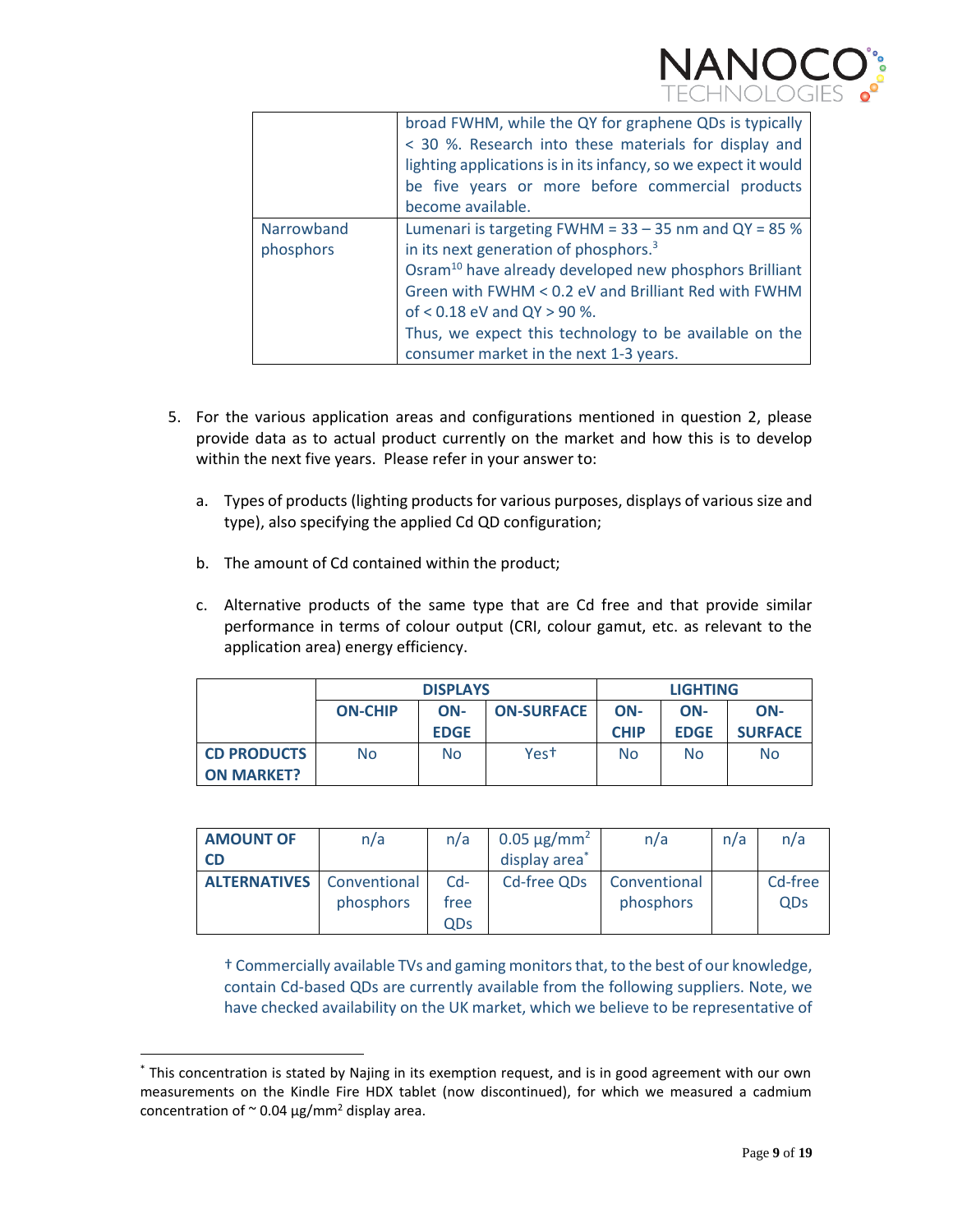

the EU market. Where unavailable in the UK, we understand that the products may be available in other countries.

| <b>MODEL</b>                  | <b>PRODUCT TYPE &amp; SIZE</b> | <b>AVAILABILITY IN UK</b> |
|-------------------------------|--------------------------------|---------------------------|
| <b>Vizio P Series Quantum</b> | TV: 65''                       | Not available             |
| Hisense U9                    | TV: 65", 75"                   | Limited availability      |
| Hisense NU9700                | TV: 70"                        | Not available             |
| <b>TCL X10</b>                | TV: 75"                        | Not available             |
| Cello C66QLED                 | TV: 55"                        | Available                 |
| <b>Vizio Elite UHD</b>        | TV: 49", 55", 65", 75"         | Not available             |
| Asus ROG Swift PG27UQ         | Monitor: 27"                   | Available                 |
| <b>Acer Predator X27</b>      | Monitor: 27"                   | Available                 |

As can be seen from comparing the above data with the data provided for Samsung Cd-free QD TVs in Question 3 a ii, Cd-free QD displays are more widely available, and in a greater range of display sizes, than Cd-based QD displays.

- 6. For the various application areas and configurations mentioned in question 2, please provide information to allow a comparison of technologies (within the Cd QD portfolio and beyond) in relation to the performance they provide so as to support the views expressed in earlier answers (support of the exemption and its various scope options or objections to an exemption).
	- a. Please refer in your answers to the parameters of relevance for this comparison (include as a minimum colour output parameters, energy consumption and energy efficiency parameters) and provide quantitative data to allow a comparison of relevant products.
	- b. Please specify the relevant standards or methods that are considered as acceptable for measuring and comparing the various parameters mentioned in a.

The relevant colour standards to compare display technologies (both Cd-based and Cdfree) are:

#### **i. sRGB/Rec. 709 (1990/1996)**

The standard most widely referred to by computer monitor manufacturers is sRGB. This has the same colour space as Rec. 709, which is the most widely used standard for TV media content, including high definition (HD).

## **ii. DCI-P3 (2012)**

The standard most widely referred to by leading TV manufacturers is DCI-P3, which has been developed for digital cinema<sup>19</sup> and widely adopted. This represents the highest quality media generally available. Samsung, the market leader in QD TVs, has optimised its SUHD range using the DCI standard. Hence DCI should be regarded as the market standard for high colour gamut displays today.

#### **iii. Adobe RGB (1998)**

Designed for computer displays to cover most of the colours achievable on CMYK colour printers. It improves on the gamut of the sRGB colour space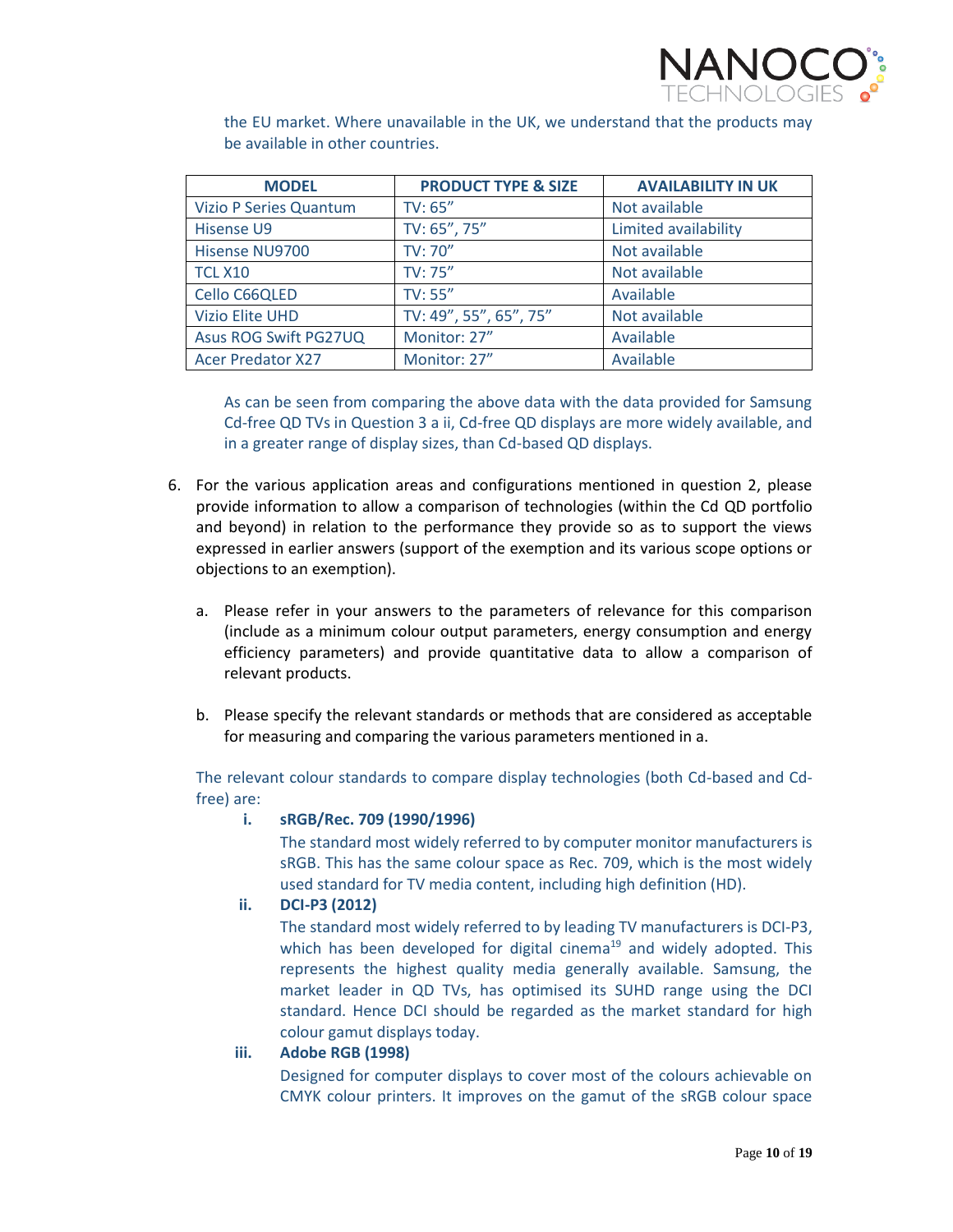

mainly in green hues. It requires special software and a complex workflow in order to utilize its full range when the media content is recorded using sRGB. Generally this standard is more relevant for computer monitors for printing design applications than for TVs.

#### **iv. NTSC (1953)**

This is an outdated standard that was replaced Rec. 709 for television media many years ago.<sup>20</sup> It is still referred to by some manufacturers, but media content is not recorded using this standard.

Note that displays are usually designed to optimise performance against one of these standards. Because the red, green and blue primary colours for these standards are at different wavelengths, displays that are optimised for one standard may not have optimum performance when compared against a different standard.

The other standard that is sometimes referred to is BT.2020 (also known as Rec. 2020). However, this is a future standard that has not yet been adopted by the industry, and the colour standard for BT.2020 is still under development. Indeed, even cadmium QD manufacturers have been calling for changes to this colour standard to make it more achievable.<sup>21</sup> There are no commercially available cadmium QD TVs that achieve > 90 % of BT.2020, though it has been reported that 55" displays achieving 95 % of the BT.2020 colour gamut have been demonstrated using Cd-free QDs.<sup>22</sup>

These colour standards are typically measured in either CIE 1931 or CIE 1976 colour space. CIE 1931 colour space provides a view of all colours that are visible, but the variance in perceived colour is non-linear from colour to colour. This results in issues when trying to make uniform measurements. CIE 1976 colour space was later developed to minimise the variations in perceived colour. Thus, colour comparisons in CIE 1976 colour space are more meaningful.

The main measures for technical performance comparison of LED lighting products are:

- i. **Correlated colour temperature (CCT)**. The colour temperature of the light emitted from an ideal black body is defined as its surface temperature in Kelvin. Standard incandescent lamps have a CCT of around 2,400 K. Standard LED and fluorescent lights usually have a much higher CCT, which gives a bluer light.
- ii. **Colour rendering index (CRI)** is a quantitative measure in percentage terms of the ability of a light source to show the colours of various objects correctly in comparison with an ideal or natural light source.
- iii. **Luminous efficacy at source (LES)** is the amount of light flux produced for the electrical power consumed, measured in lumens per Watt (lm/W).
- iv. **The R9 value** is a measure of the red component in a light, which is essential for producing more natural looking colours from artificial lights. The R9 value is not included in the standard CRI.

As examples of values that can be achieved for conventional white LED lighting today, the Soraa VIVID A60 lamp, with a CCT or 2,700 K, displays a CRI of 95, LES of 73 lm/W and R9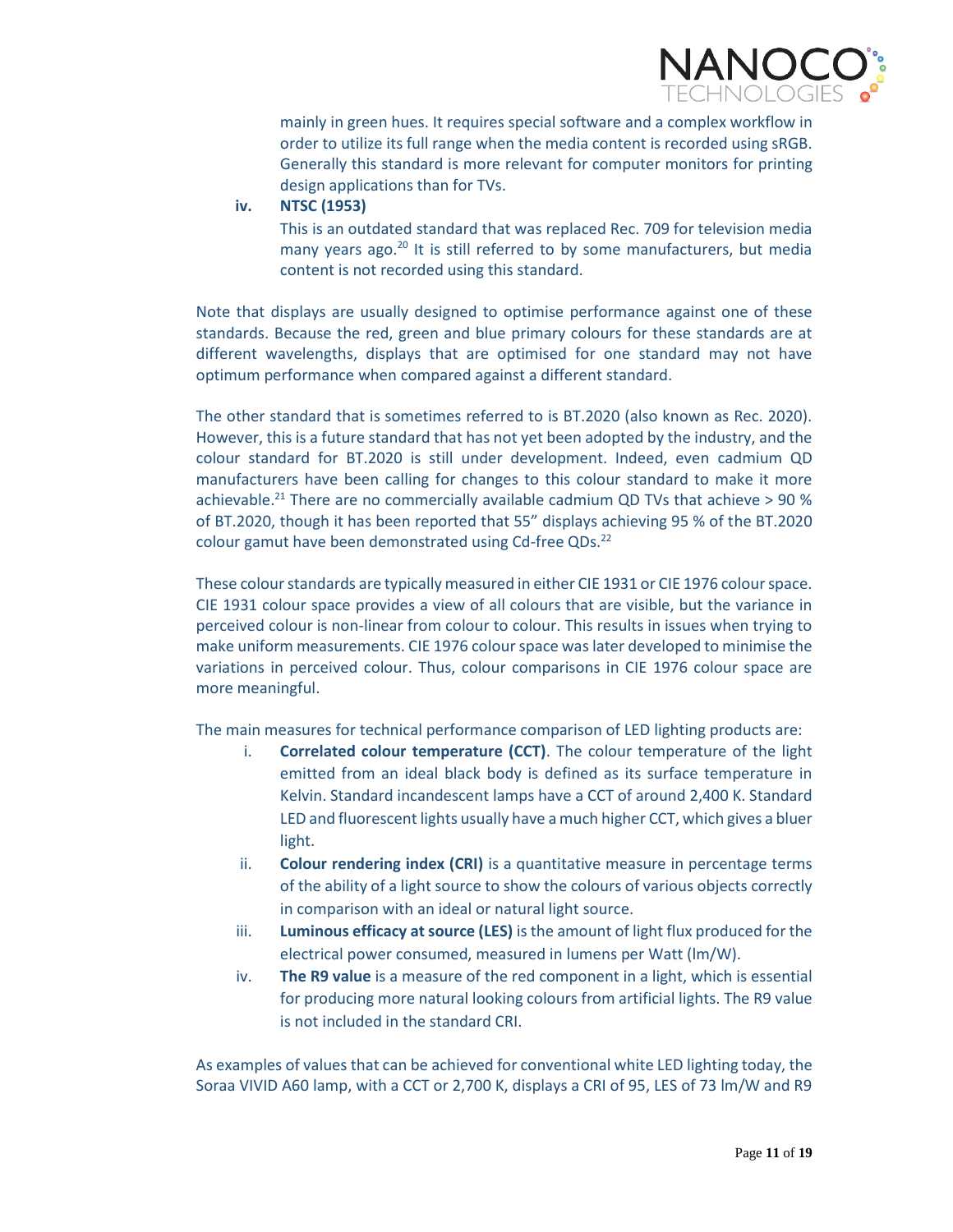

of 95,<sup>23</sup> while the Philips Master LEDspot ExpertColor MV with the same CCT displays a CRI of 97 and LES of 67.95 lm/W.<sup>24</sup>

- 7. As part of the evaluation, socio-economic impacts shall also be compiled and evaluated. The applicants have provided various data and information in this respect. If possible, please provide additional information where more detailed quantification is possible concerning:
	- a. The volume of EEE concerned;

| <b>DISPLAYS</b>                                                               | <b>LIGHTING</b> |
|-------------------------------------------------------------------------------|-----------------|
| We cannot provide data beyond that $\vert$ We cannot provide data beyond that |                 |
| which has been supplied by the which has been supplied by the                 |                 |
| applicants.                                                                   | applicants.     |

b. Amount of Cd to be avoided should the exemption not be granted;

| <b>DISPLAYS</b>                                       | <b>LIGHTING</b>                       |
|-------------------------------------------------------|---------------------------------------|
| According to one report, 2.0 million                  | Since on-chip lighting products are   |
| QD displays are forecast to be sold in                | not currently on the market, we do    |
| 2020, increasing to 2.3 million in                    | not have any data to contribute here. |
| 2021. <sup>25</sup> Assuming Europe has a 30 %        |                                       |
| worldwide market share, an average                    |                                       |
| display screen size of 65", and a Cd                  |                                       |
| concentration of 0.05 $\mu$ g/mm <sup>2</sup> display |                                       |
| screen area, this would equate to 35                  |                                       |
| kg Cd per annum that could be                         |                                       |
| avoided in 2020.                                      |                                       |
|                                                       |                                       |

c. Estimations as to possible additional waste to be generated through a forced phaseout (if relevant);

| <b>DISPLAYS</b>                          | <b>LIGHTING</b>                       |
|------------------------------------------|---------------------------------------|
| For high-end electronics products such   | $n/a$ – Products are not currently on |
| as QD displays, the product's market     | the market                            |
| lifecycle (the time a particular product |                                       |
| line remains on the shelves) would       |                                       |
| correspond approximately with the        |                                       |
| timescale of a forced phase-out. Thus,   |                                       |
| we would expect no additional waste      |                                       |
| to be generated from a forced phase-     |                                       |
| out.                                     |                                       |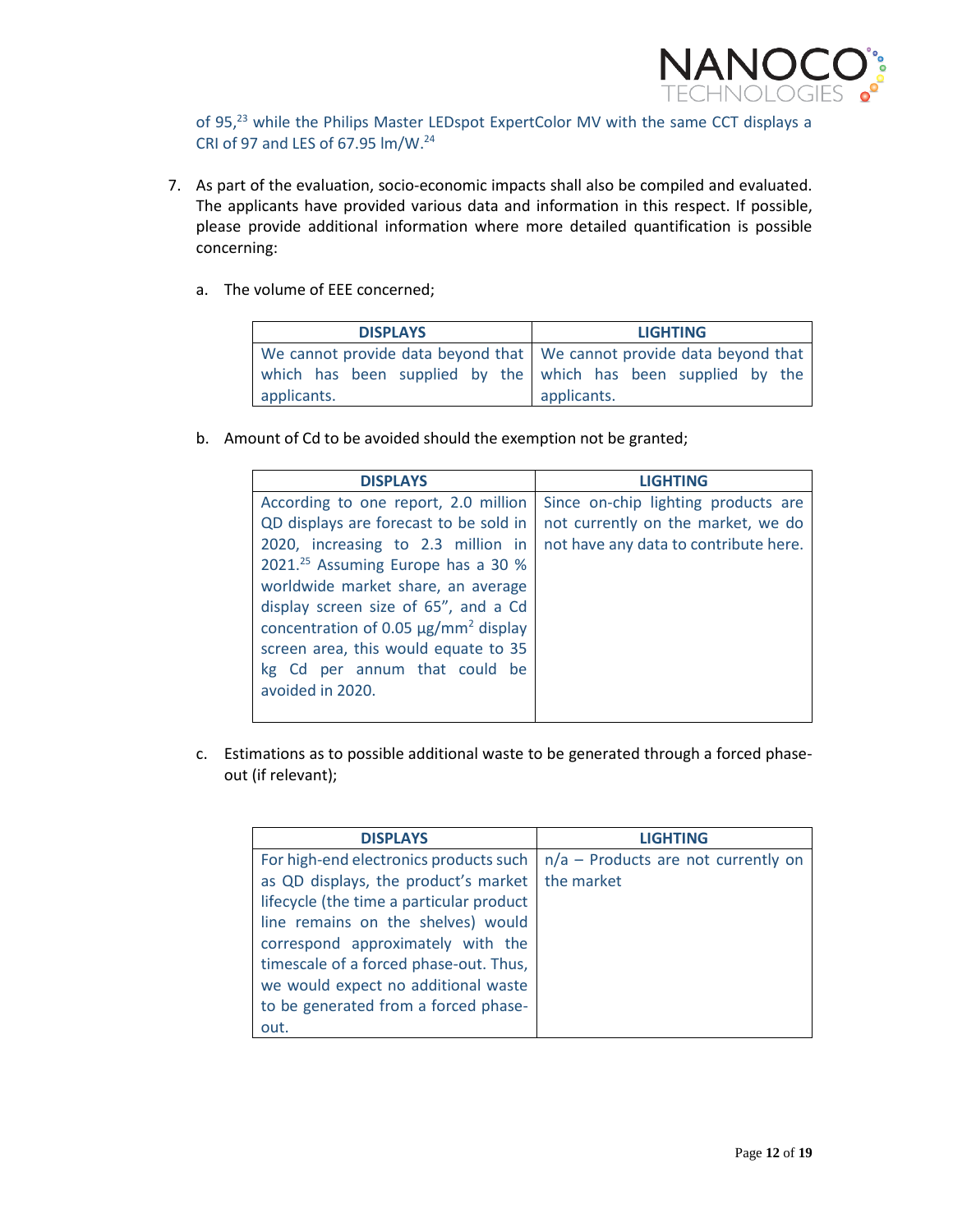

d. Estimation of impacts on employment in total, in the EU and outside the EU, should the exemption not be granted. Please detail the main sectors in which possible impacts are expected – manufacturers, supply chain, retail, etc.

| <b>DISPLAYS</b>                          | <b>LIGHTING</b>                       |
|------------------------------------------|---------------------------------------|
| Other than Cello Electronics, which we   | $n/a$ – Products are not currently on |
| understand has a manufacturing site in   | the market                            |
| the UK where its TVs are assembled, to   |                                       |
| the best of our knowledge Cd-based       |                                       |
| QD TVs are manufactured outside          |                                       |
| Europe. Therefore, we would expect       |                                       |
| employment in manufacturing in the       |                                       |
| EU to be little affected if an exemption |                                       |
| were not to be granted. Further, due     |                                       |
| to the availability of Cd-free QDs,      |                                       |
| manufacturers and retailers would        |                                       |
| have the option to switch to Cd-free     |                                       |
| QD displays. Thus, we expect total       |                                       |
| employment across all sectors to be      |                                       |
| little affected, both within the EU and  |                                       |
| outside the EU, were the exemption       |                                       |
| not to be granted.                       |                                       |

e. Please estimate additional costs associated with a forced substitution should the exemption not be granted, and how this is divided between various sectors (e.g. private, public, industry; manufacturers, suppliers, retailers).

| <b>DISPLAYS</b>                        | <b>LIGHTING</b>                       |
|----------------------------------------|---------------------------------------|
| Display manufacturers may argue that   | $n/a$ – Products are not currently on |
| there is an increased cost to them in  | the market                            |
| developing alternative Cd-free         |                                       |
| displays. However, since               |                                       |
| manufacturers are aware of the RoHS    |                                       |
| Directive and many claim to already be |                                       |
| working on alternatives, they should   |                                       |
| be little affected.                    |                                       |
|                                        |                                       |
| Equivalent quality Cd-free QD displays |                                       |
| are available on the EU market at a    |                                       |
| similar cost to Cd QD displays, so the |                                       |
| consumer should not be affected.       |                                       |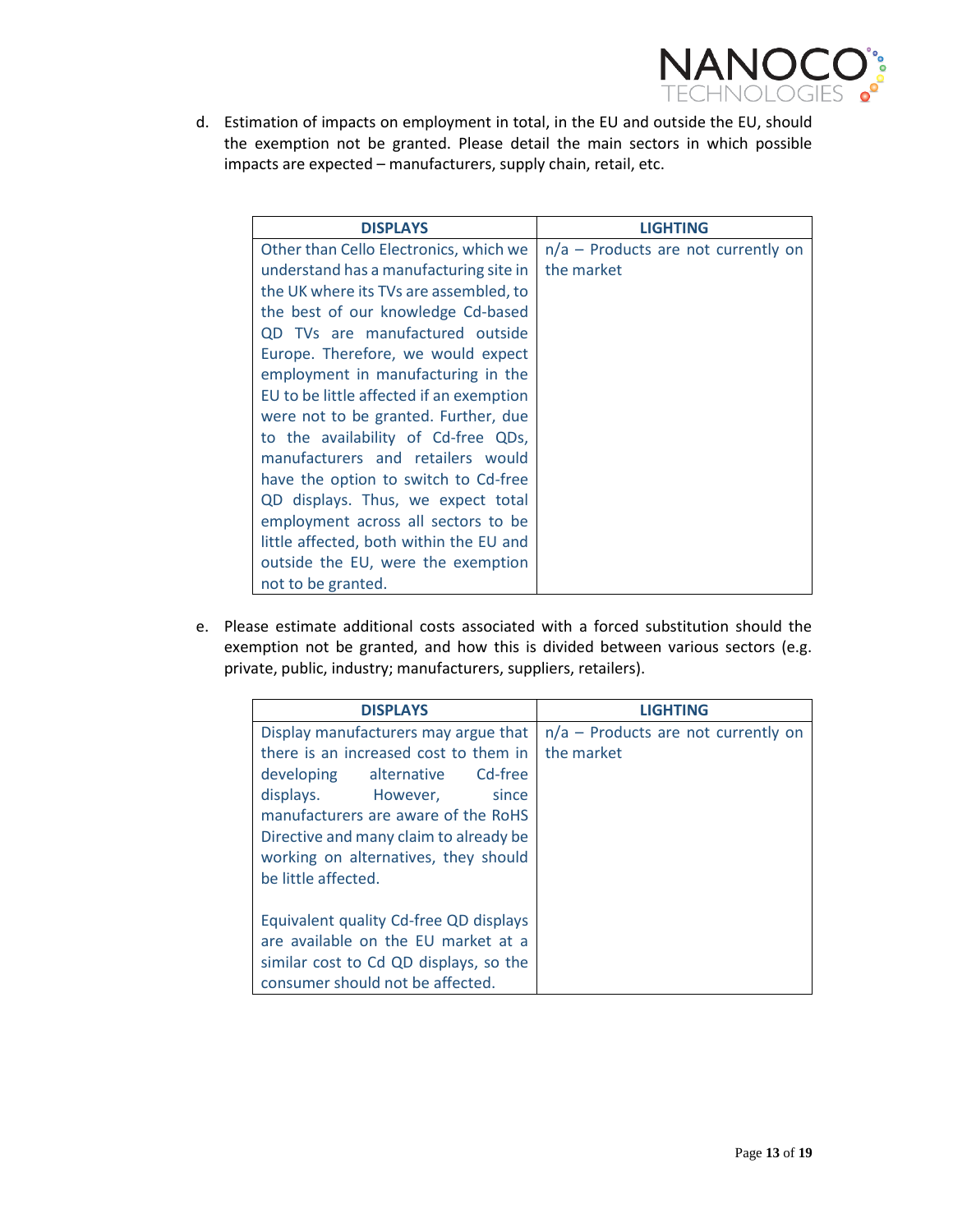

Yours sincerely,

Д

Andrew Gooda Supply Chain & Compliance Director Nanoco Technologies Ltd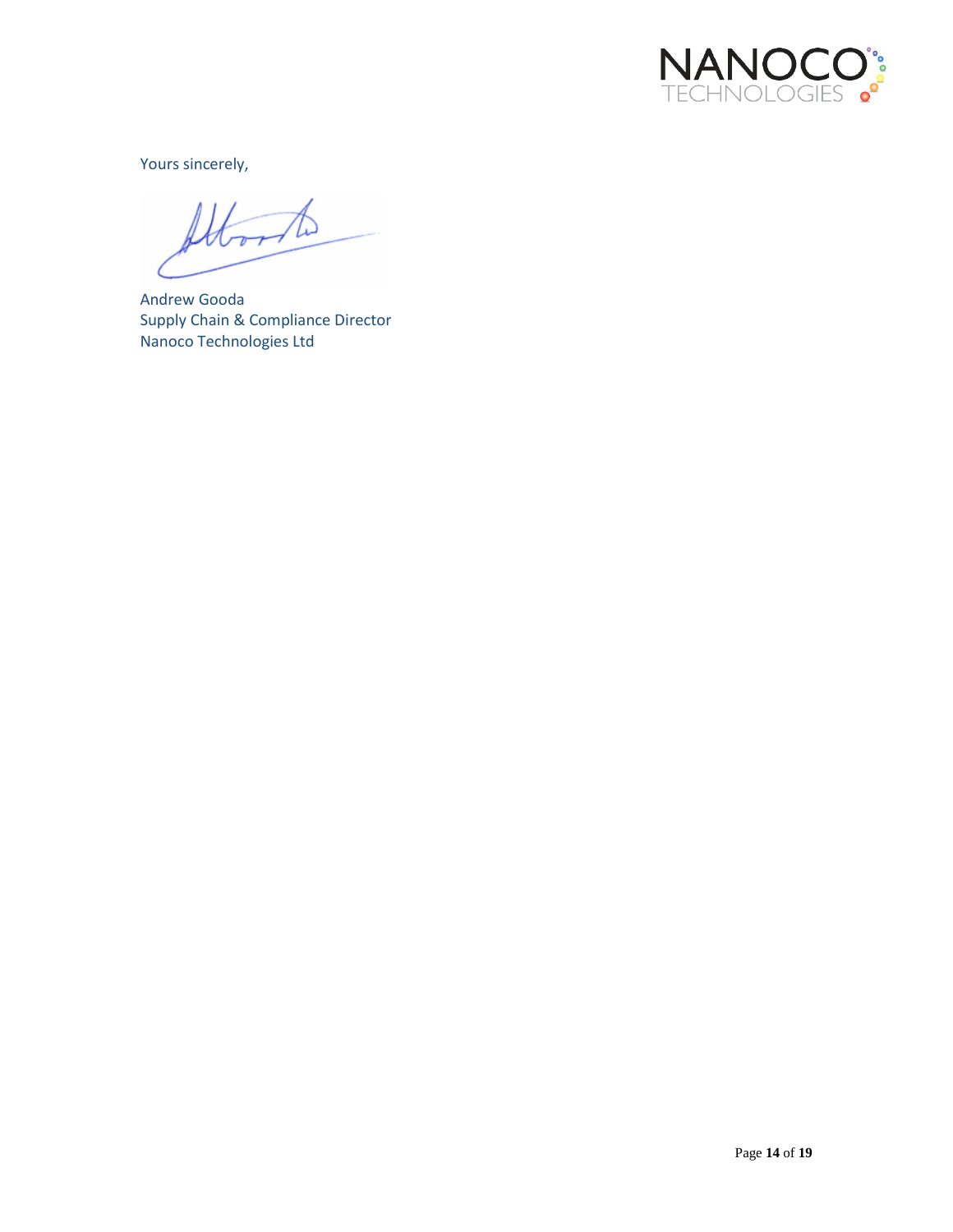

## **Annex 1**

#### **ROHS Cd Exemption Technical Data Reply**

In the Najingtech Application document comparison data of commercial screens is presented as follows:

### (B) Elimination/substitution:

1. Can the substance named under  $O(A)1$  be eliminated? No. Justification:

Test was conducted to detect the performance difference between Cadmium based QD film and Cadmium free QD film. From energy saving perspective, Cadmium based QD film has saved 16% energy compared with Cadmium free QD film. Energy saving is the most attractive strength for mobile society and severe energy shortage human confronts.

| TV                | QD Film    | Luminance(nit) | Power | Luminance           | Energy | <b>NTSC</b> |
|-------------------|------------|----------------|-------|---------------------|--------|-------------|
|                   |            |                | (W)   | Efficiency (nits/W) | saving | Area        |
|                   |            |                |       |                     |        | (1931)      |
| TCL <sub>X3</sub> | CdSe-based | 484.5          | 170   | 2.85                | 116%   | 110.32%     |
| Samsung           | InP-based  | 686            | 280   | 2.45                | 100%   | 99%         |
| Q7C               |            |                |       |                     |        |             |

We believe this to be an unfair comparison for the following reasons:

- 1. TCL X3 power consumption quoted is the same as stated on the TCL website (source: [https://www.tcl.com/content/tcl-site/en/products/x3/x3-65.html\)](https://www.tcl.com/content/tcl-site/en/products/x3/x3-65.html). However the max power consumption stated for the equivalent screen size Samsung Q7C on the Samsung website appears to be significantly lower than quoted in the table at 225W (source: [https://www.samsung.com/uk/tvs/qled-q7c/QE65Q7CAMTXXU/\)](https://www.samsung.com/uk/tvs/qled-q7c/QE65Q7CAMTXXU/). Calculating the luminance efficiency using the Samsung stated power consumption value and the luminance quoted in the table gives us a value of 3.05, or 7 % better energy efficiency than the equivalent TCL X3 model.
- 2. Power values stated fail to take into account the underlying power consumption of other systems in the TV, implying that 100 % of the power is used in illuminating the screen. This is a particular issue for modern TVs due to additional features (such as smart capability and high end speakers) which will contribute to power consumption. A fair evaluation of screen efficiency could be produced by plotting a power v screen brightness curve and extrapolating the power consumption when the screen brightness is zero. This would give the background power consumption of the unit allowing for a calculation of the efficiency of the backlight unit (BLU) light output only.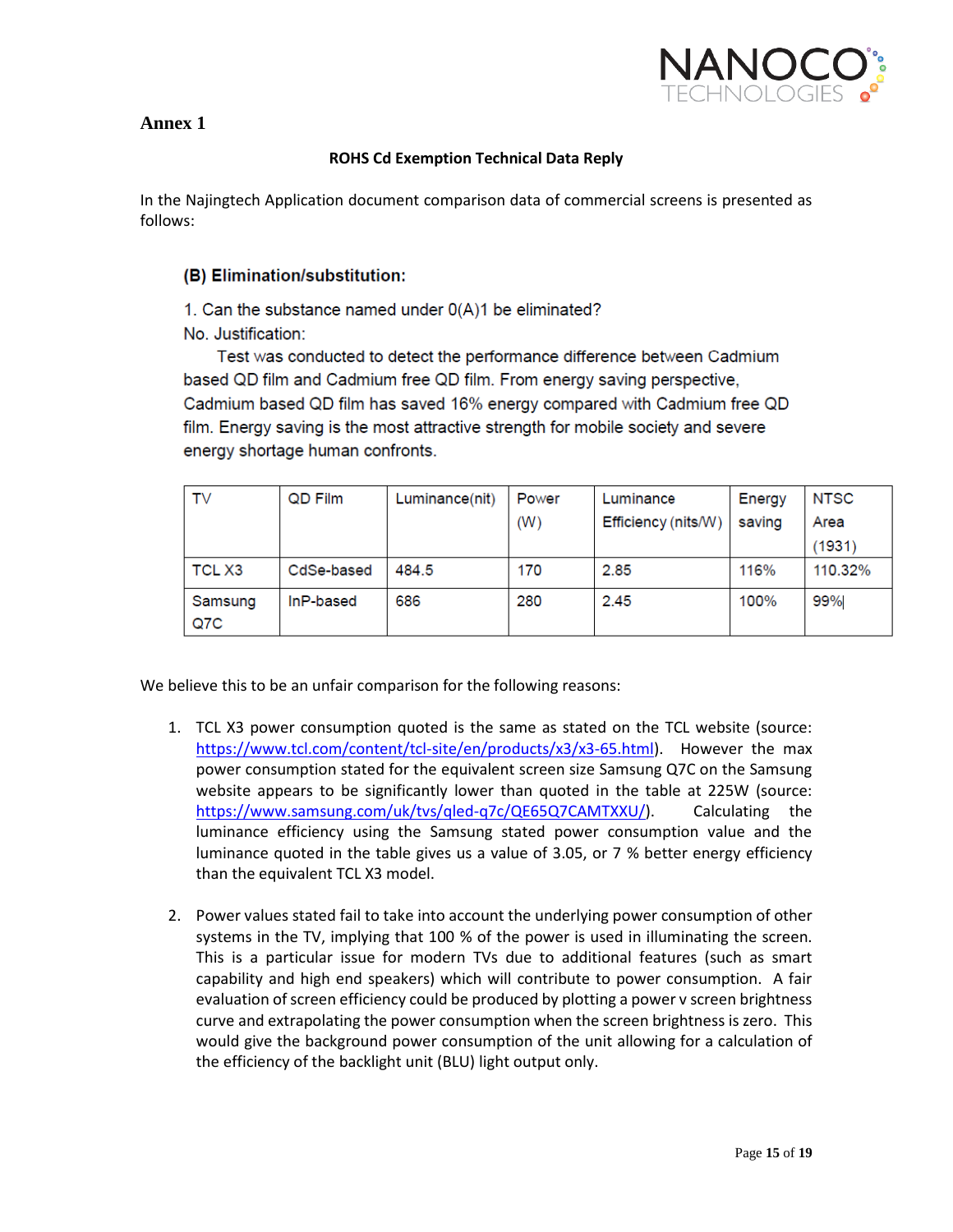

- 3. TVs should be set to the same brightness output before comparing relative power consumption. Higher brightness values are generated by pumping the backlight LEDs with more power which lead to higher heat generation. Elevated temperature reduces the efficiency of both the LEDs themselves and the colour converting medium (in this case QDs). Therefore TVs set to a lower brightness value should naturally appear more efficient.
- 4. Table implies that the BLU system in both TVs are the same and the only difference in efficiency would be caused by the comparative QD films. Other factors which may affect the BLU efficiency include: efficiency of the LEDs used, efficiency of the light guide plate, combination of optical films used.

We also question the QD film comparison data provided by Najingtech in their clarification documentation presented as follows.

| TV product<br>NO.           | <b>Hisense</b><br>XT910 | <b>TCL55 X2</b>            |                  |        | Samsung 55KS7300 |        |        |
|-----------------------------|-------------------------|----------------------------|------------------|--------|------------------|--------|--------|
| QD film's in-<br>formation  | 3M<br>(CdSe)            | Najing (CdSe)              | Samsung(Cd-free) |        |                  |        |        |
| <b>Test fixture</b>         | <b>TCL 55 X2</b>        |                            | <b>TCL 55 X2</b> |        | <b>TCL 55 X2</b> |        |        |
| Quantum effi-<br>ciency(QE) | 92.81%                  | 89.56%                     | 67.69%           |        |                  |        |        |
| <b>Relative QE</b><br>ratio | 100%                    | 96.50%                     |                  |        | 72.93%           |        |        |
| <b>NTSC(1931)</b>           |                         | 105.48%                    |                  |        | 89.01%           |        |        |
| DCI-P3                      |                         | 95.59%                     |                  |        |                  | 91.43% |        |
|                             |                         | Luminance(nit)             | X                | У      | L(nit)           | x      | У      |
| White                       |                         | 432                        | 0.2839<br>0.2966 |        |                  | 0.2840 | 0.2964 |
| R                           |                         | 92<br>0.3004<br>0.6871     |                  |        | 64.97            | 0.6825 | 0.3093 |
| G                           |                         | 293.33<br>0.7146<br>0.2156 |                  |        | 227.55           | 0.2779 | 0.6547 |
| B                           |                         | 45.16                      | 0.1535           | 0.0613 | 32.7             | 0.1492 | 0.0685 |

Data presented in the table is from display technology that is 3 years old and fails to take into account the relative gains made in InP QD technology, in terms of both colour gamut and brightness. This is because CdSe QD technology is relatively mature and is no longer making significant improvements every year, while cadmium-free QD technology is newer and still improving rapidly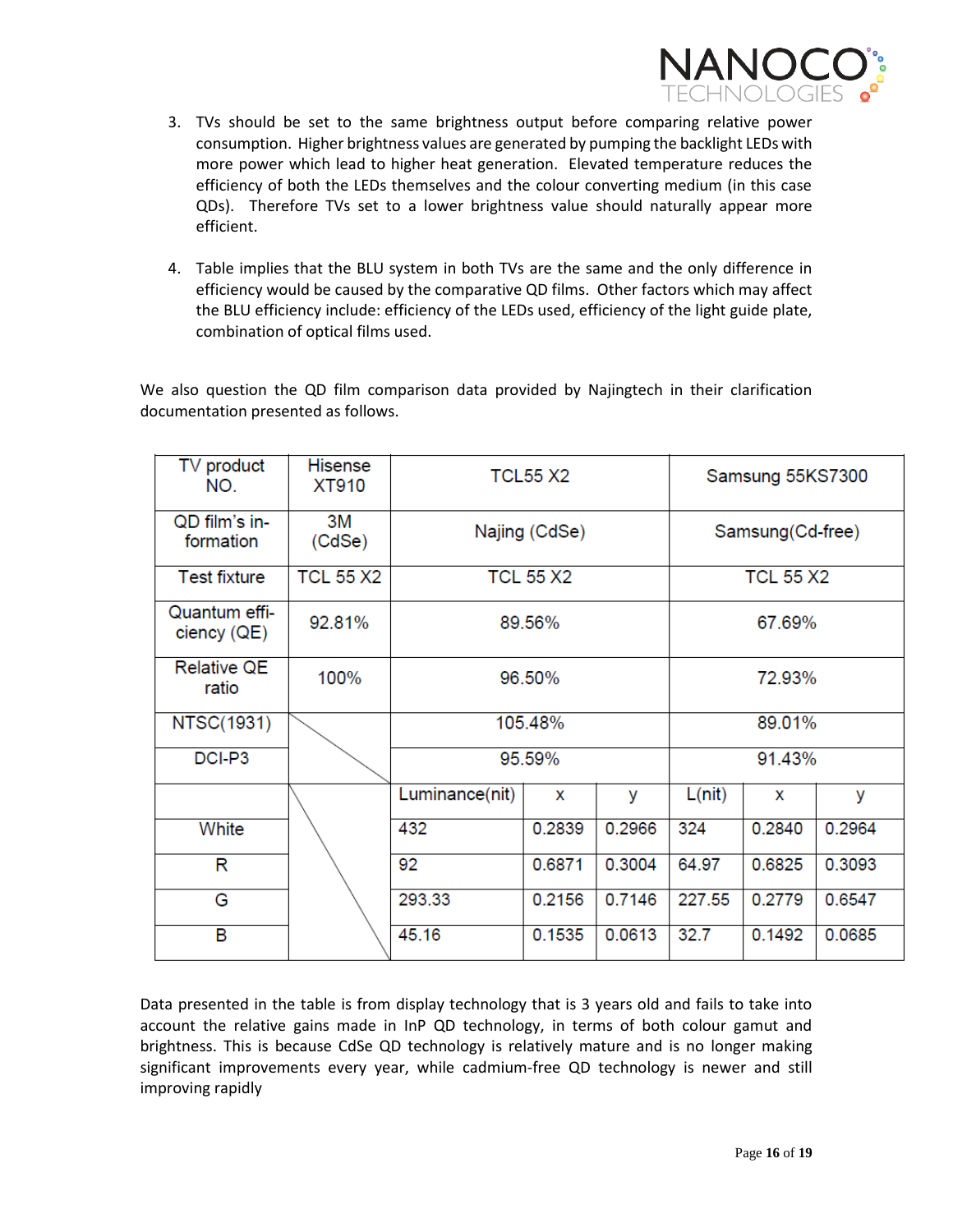

Brightness of the Samsung series of films has also seen to increase over subsequent years. Table below shows data of QD films from different Samsung device models after the release of the KS7300 device. All films were measured on the same BLU set up using the same instrument to allow direct comparison.

| <b>Model</b>        | Year              | x      | у      | L, nits |
|---------------------|-------------------|--------|--------|---------|
| <b>SUHD KS8000F</b> | 2016              | 0.2812 | 0.2558 | 3729    |
| <b>C32HG70</b>      | <b>Early 2017</b> | 0.2853 | 0.2535 | 4050    |
| QN55Q7F             | 2017              | 0.2600 | 0.2446 | 4196    |

Gains of > 10 % in brightness were seen in the space of 1 year on the technology with subsequent films expected to be brighter due to the enhanced performance and FWHM of emission of the dots. Since then the Samsung film technology has been improved further in 2018 and again in 2019, as their latest models have recently been launched on the EU market. These improvements will have further reduced or eliminated the claimed energy efficiency advantage for cadmiumbased QD film.

Independently assessed gamut results from the Samsung TV range show that their 2018 model was capable of producing a DCI-P3 colour gamut of 99.57 in the 1976 colour space [\(https://www.rtings.com/tv/reviews/samsung/q7fn-q7-q7f-qled-2018\)](https://www.rtings.com/tv/reviews/samsung/q7fn-q7-q7f-qled-2018).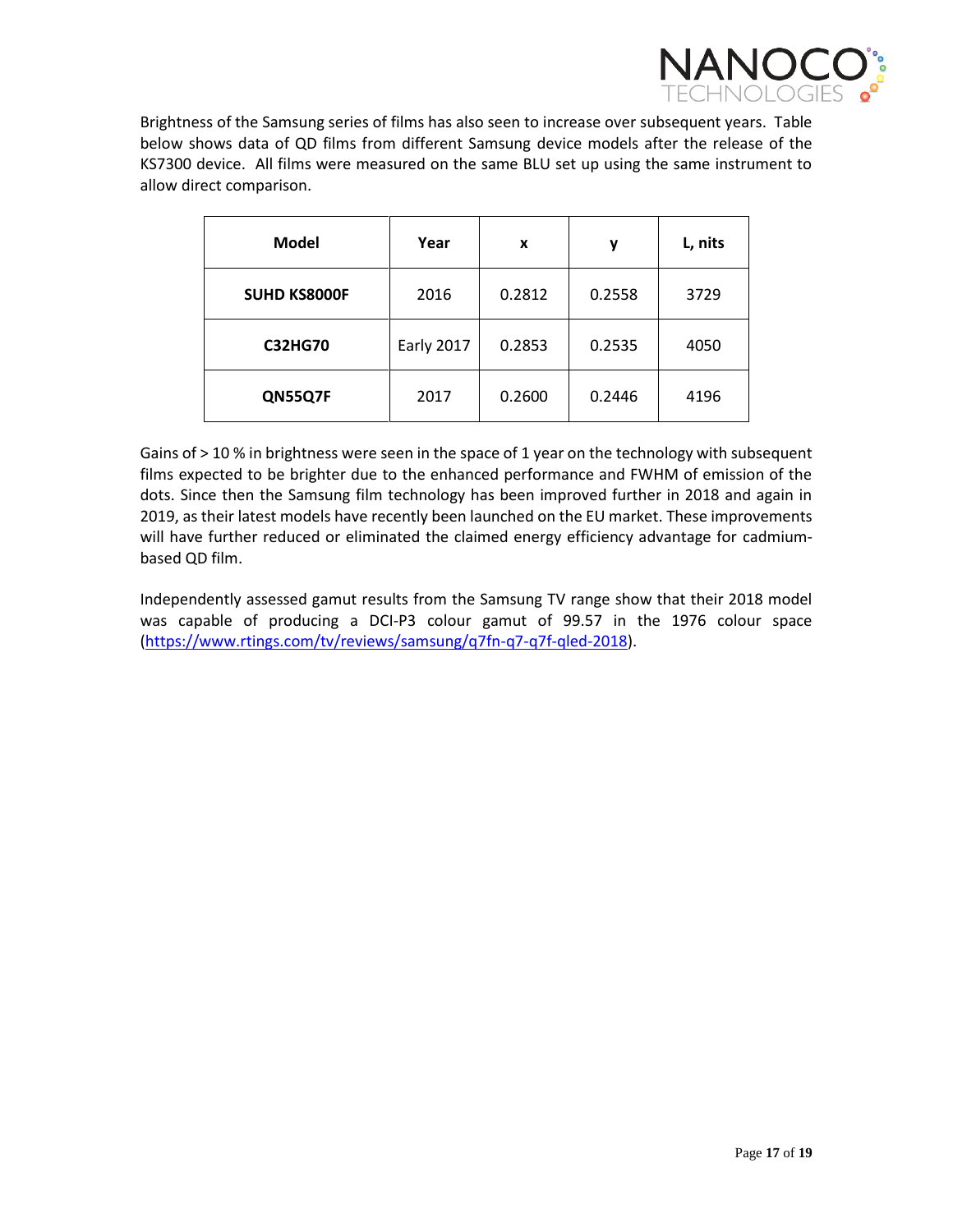

## **Annex 2**

| Size    | <b>Tech</b> | <b>Brand</b>                                                                                                                                                                                                                                                        | Model                                                                                                                                          | Efficiency<br><b>Class</b>                                                                                                                                                                                                                                                                          | Annual<br>Power kWh                                                                                               | Link                                                                                                                                                                                                                                                                                                                                                                                                             |
|---------|-------------|---------------------------------------------------------------------------------------------------------------------------------------------------------------------------------------------------------------------------------------------------------------------|------------------------------------------------------------------------------------------------------------------------------------------------|-----------------------------------------------------------------------------------------------------------------------------------------------------------------------------------------------------------------------------------------------------------------------------------------------------|-------------------------------------------------------------------------------------------------------------------|------------------------------------------------------------------------------------------------------------------------------------------------------------------------------------------------------------------------------------------------------------------------------------------------------------------------------------------------------------------------------------------------------------------|
| 55 inch | Cd QD       | Cello                                                                                                                                                                                                                                                               | C55SFS4K QLED                                                                                                                                  | Α                                                                                                                                                                                                                                                                                                   | 145                                                                                                               | https://www.amazon.co.uk/Cello-QLED-Superfast-<br>4K-Freeview/dp/B07GT24LXG                                                                                                                                                                                                                                                                                                                                      |
| 55 inch | Cd QD       | Hisense                                                                                                                                                                                                                                                             | 55U7A                                                                                                                                          | Α                                                                                                                                                                                                                                                                                                   | 164                                                                                                               | https://www.johnlewis.com/hisense-55u7a-uled-<br>hdr-4k-ultra-hd-smart-tv-55-inch-with-freeview-play-<br>ultra-hd-certified-black-silver/p3518053                                                                                                                                                                                                                                                                |
| 55 inch | Cd-free QD  | <b>Samsung</b>                                                                                                                                                                                                                                                      | QE55Q60RATXXU                                                                                                                                  | A                                                                                                                                                                                                                                                                                                   | 154                                                                                                               | https://www.johnlewis.com/samsung-qe55q60r-<br>2019-qled-hdr-4k-ultra-hd-smart-tv-55-inch-with-<br>tvplus-freesat-hd-charcoal-black/p4043592                                                                                                                                                                                                                                                                     |
| 65 inch | Cd QD       | Hisense                                                                                                                                                                                                                                                             | 65U9A                                                                                                                                          | В                                                                                                                                                                                                                                                                                                   | 256                                                                                                               | https://www.johnlewis.com/hisense-65u9a-uled-<br>hdr-4k-ultra-hd-smart-tv-65-with-freeview-play-<br>ultra-hd-premium-certified-black-silver/p3519088                                                                                                                                                                                                                                                             |
| 65 inch | Cd QD       | <b>TCL</b>                                                                                                                                                                                                                                                          | U65X9006X1                                                                                                                                     | Α                                                                                                                                                                                                                                                                                                   | 225                                                                                                               | https://www.amazon.de/TCL-U65X9006-Fernseher-<br>Triple-Tuner/dp/B077H5YZ51                                                                                                                                                                                                                                                                                                                                      |
| 65 inch | Cd-free QD  | Samsung                                                                                                                                                                                                                                                             | QE65Q60RATXXU                                                                                                                                  | A+                                                                                                                                                                                                                                                                                                  | 164                                                                                                               | https://www.johnlewis.com/samsung-qe65q60r-<br>2019-qled-hdr-4k-ultra-hd-smart-tv-65-inch-with-<br>tvplus-freesat-hd-charcoal-black/p4045795                                                                                                                                                                                                                                                                     |
|         |             | cello<br><b>ENERGIA - EHEPTHR</b><br>ENEPTEIA - ENERGIJA<br>ENERGI<br>99<br>Watt<br>140<br>cm<br>2010/1062 - 2017<br><b>ENERG</b><br><b>Hisense</b><br>ENERGIA - EHEPTIAR<br>ENEPTEIA - ENERGUA<br>ENERGY - ENERGIE<br>175<br>Watt<br>163<br>cm<br>2010/1062 - 2017 | ENERG <sup>00</sup><br><b>CSSSFS4K</b><br>145<br>kWh/annum<br>$55$ <sub>inch</sub><br><b>H65U9AUK</b><br>ίB,<br>256<br>kWh/annum<br>65<br>inch | <b>Hisense</b><br>D<br>τ<br>ENERGIA - ENEPTHA<br>ENEPTEIA - ENERGIJA<br>ENERGY - ENERGIE<br>112<br>Watt<br>138<br>cm<br>2010/1062 - 2017<br>TCL U65X9006X1<br>$\mathbf{A}^n$<br>١A<br>ENERGIA - EHEPTIKH<br>ENEPTEIA - ENERGEIA<br>ENERGY - ENERGIE<br>154<br>Watt<br>164<br>cm<br>2010/1062 - 2017 | <b>ENERG</b><br><b>HSSU7AUK</b><br>164<br>kWh/annum<br>$\frac{55}{10}$<br>ENERG<br>225<br>kWh/annum<br>65<br>inch | <b>ENERG</b><br><b>SAMSUNG</b><br>QE55Q60RAT<br>A <sup>+</sup><br>A<br>ENERGIA - EHEPTVAR<br>154<br>ENEPTEIA - ENERGUA<br>ENERGY - ENERGIE<br>ENERGI<br>kWh/annum<br>111<br>Watt<br>138<br>55<br>inch<br>cm<br>2010/1062 - 2017<br><b>SAMSUNG</b><br>QE65Q60RAT<br>ENERGIA - EHEPI'VAR<br>ENEPTEIA - ENERGIIA<br>164<br><b>ENERGI</b><br>118<br>kWh/annum<br>Watt<br>65<br>163<br>inch<br>cm<br>2010/1062 - 2017 |
|         |             |                                                                                                                                                                                                                                                                     |                                                                                                                                                |                                                                                                                                                                                                                                                                                                     |                                                                                                                   |                                                                                                                                                                                                                                                                                                                                                                                                                  |

## **Energy Efficiency Comparison of EU Available QD TVs**